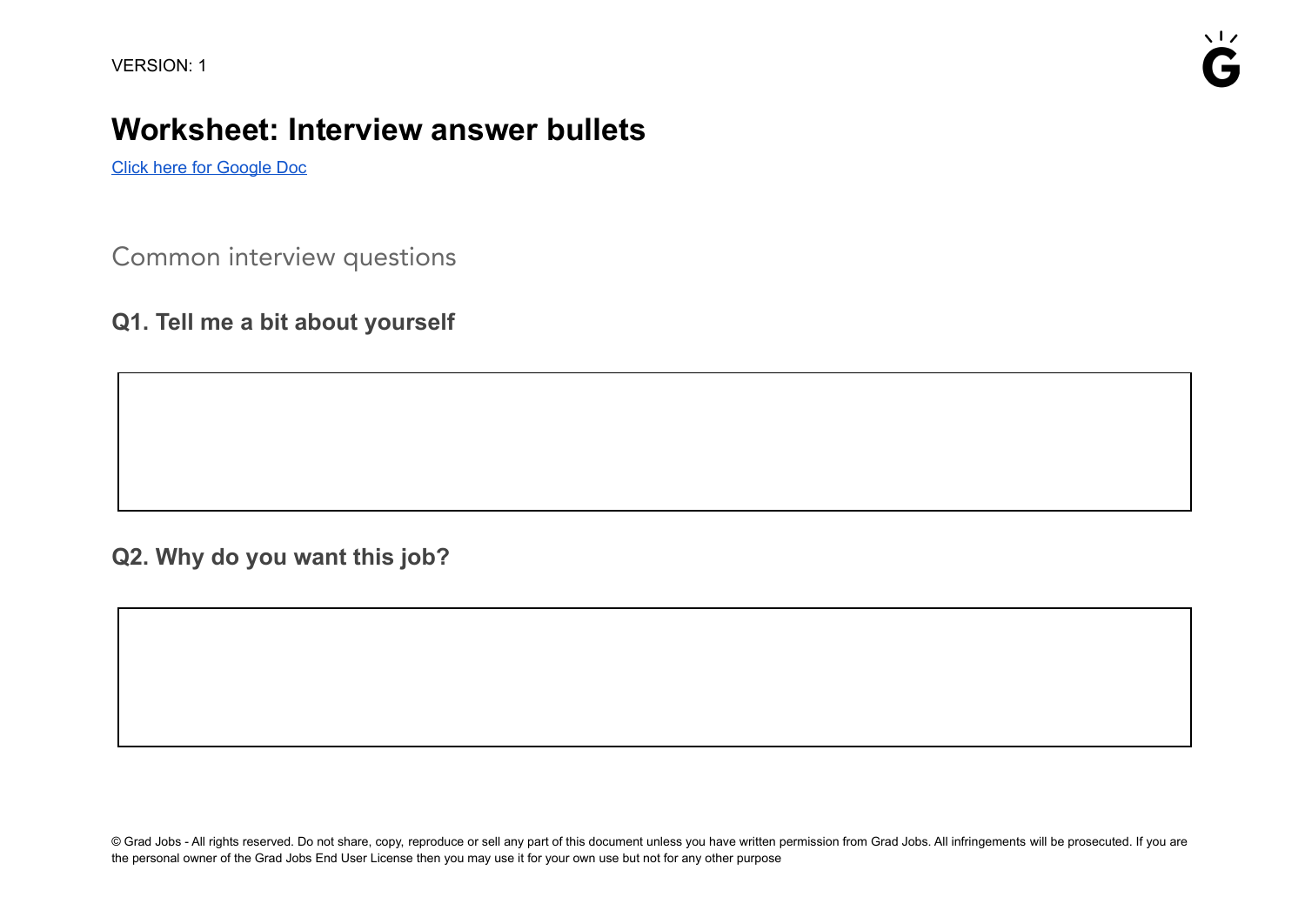**Q3. Why this organisation?**

**Q4. Why this field/industry?**

**Q5. Why this position/team?**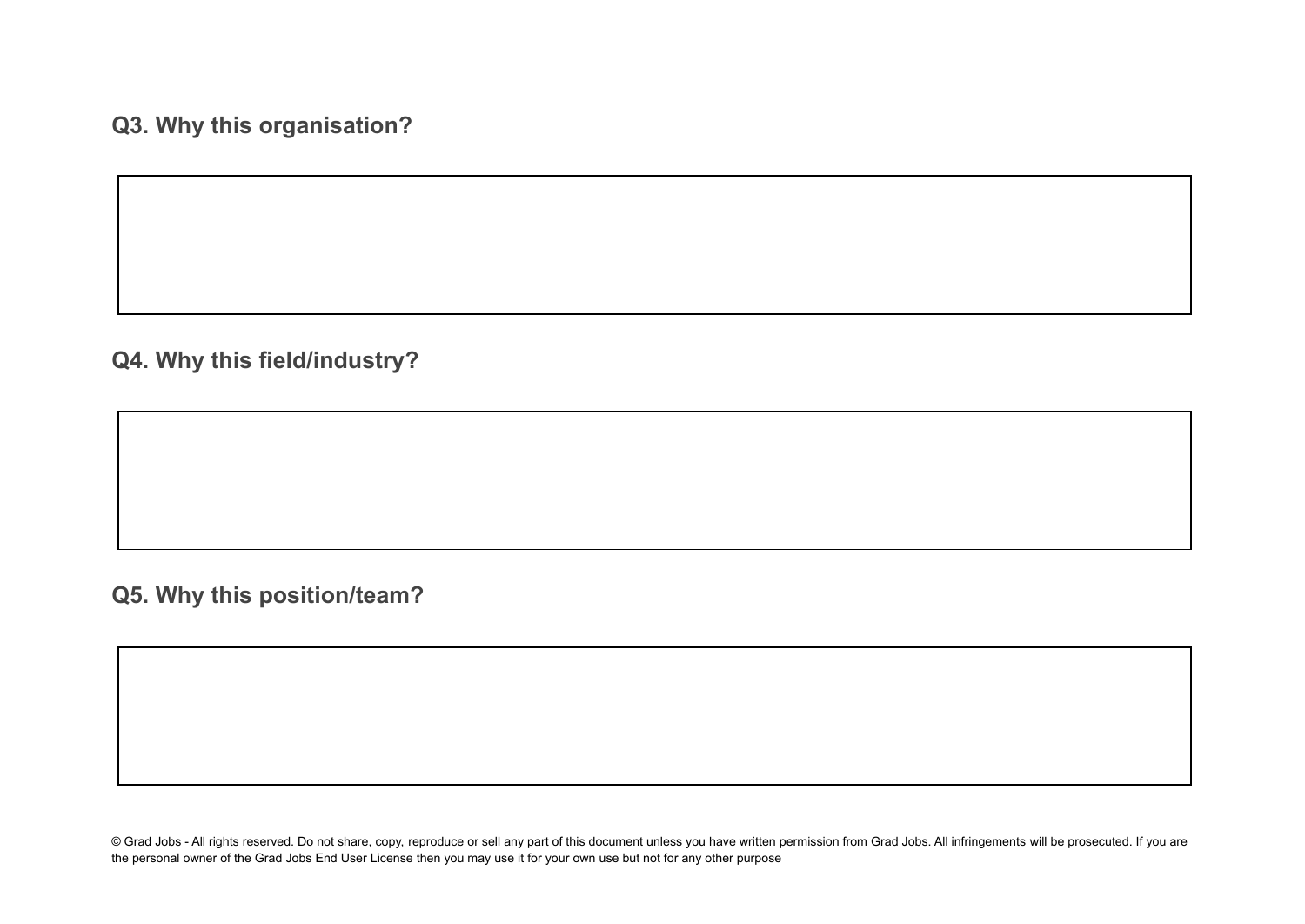**Q6. Where do you see yourself in 10 years?**

**Q7. What are your strengths?**

**Q8. What are your weaknesses?**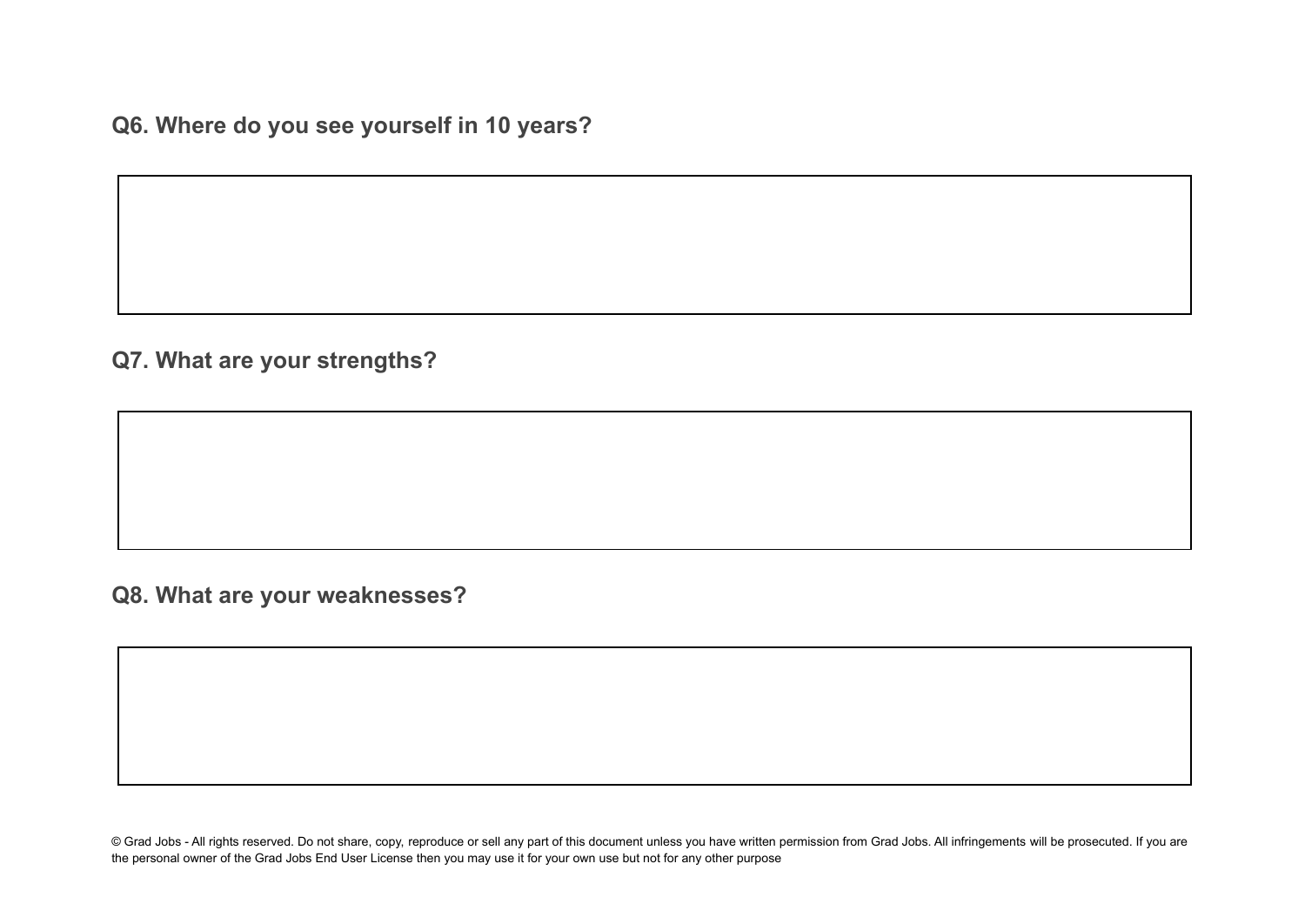**Q9. Have you dealt with conflict?**

**Q10. Have you ever failed?**

**Q11. Have you worked in a team?**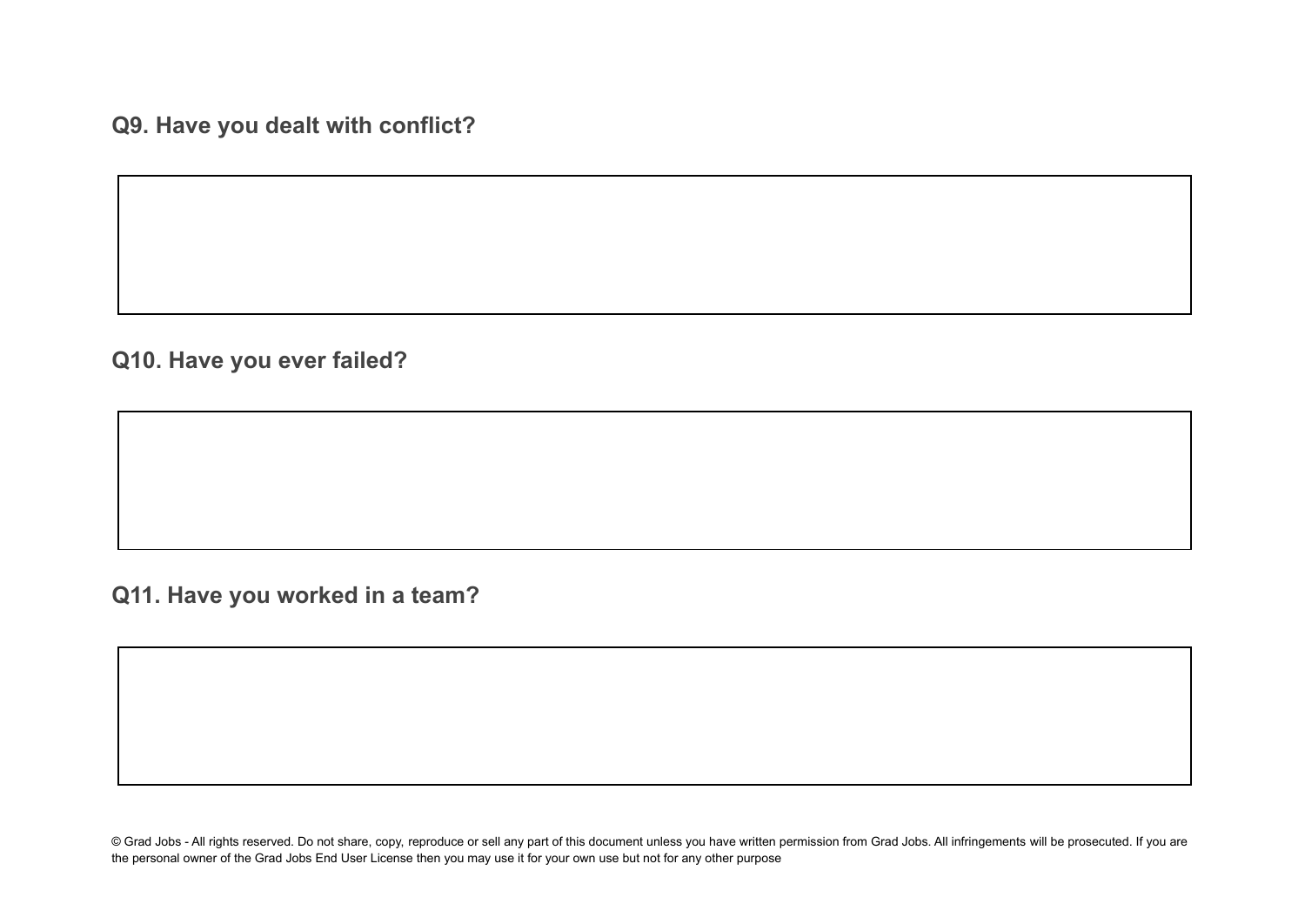**Q12. Have you demonstrated leadership skills?**

**Q13. What is your greatest achievement?**

**Why do you have an employment gap?**

## **Q14.**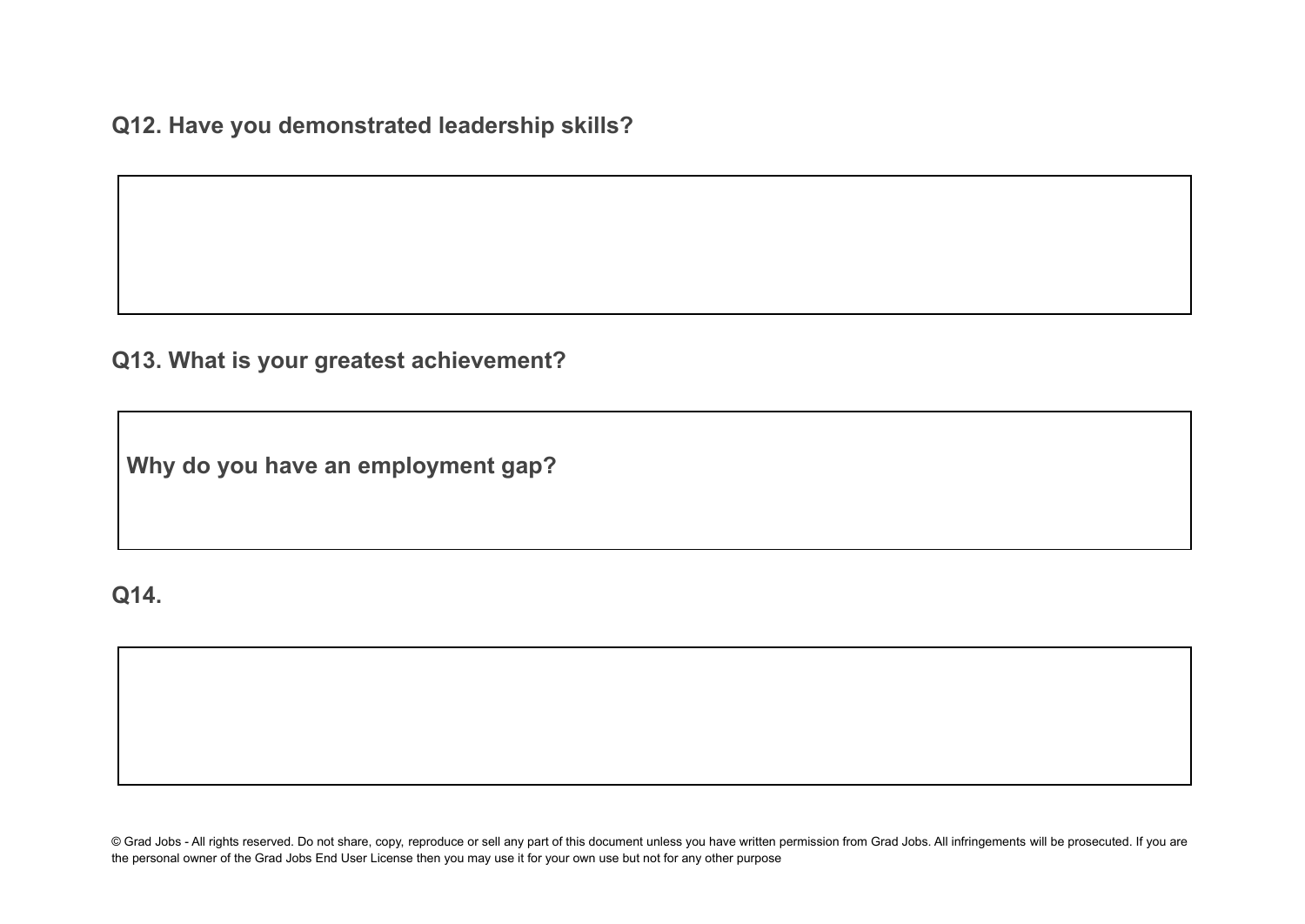**Q15. What salary do you want?**

**Q16. Do you have any questions?**

Small talk

**Q1. How are you?**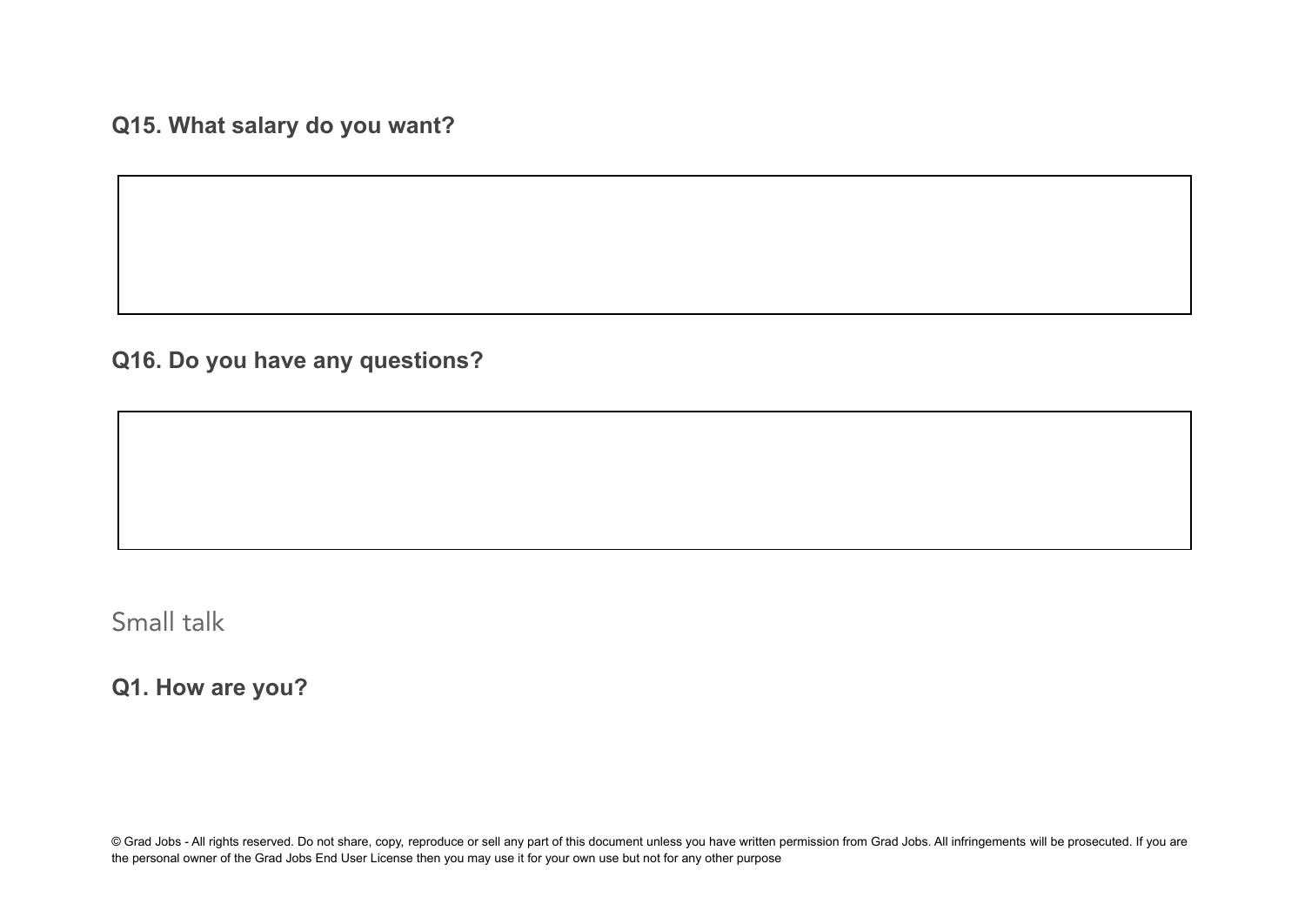**Q2. How is the week going?**

## **Q3. Anything exciting happening at the moment?**